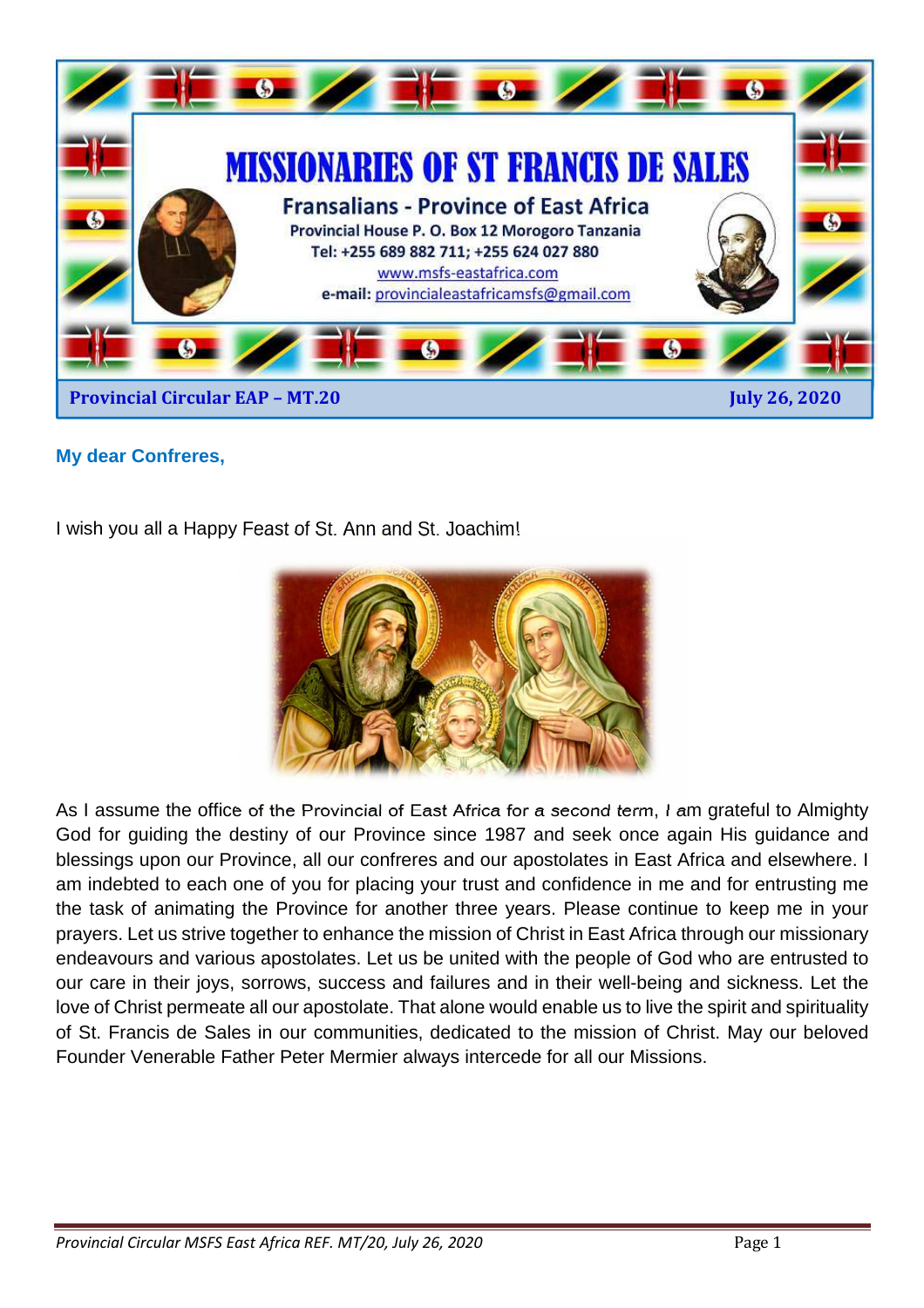## **CONVOCATION OF THE 9TH PROVINCIAL CONGRESS**

In consultation with the Provincial Council and with due approval from the Superior General, and in accordance with the Constitutions and General Directory of the Congregation (Con. 234ff and GD. 261ff), I am glad to convoke the 9th Ordinary Provincial Congress of East Africa Province, to be held at Precious Blood Seminary, Kola Hills, Mororogo, Tanzania from October 02nd to 05th, 2020. The theme of the Congress is:

# **"STRENGTHENING COMMUNITY LIVING IN CONSECRATED LIFE FOR THE MISSION OF CHRIST"**

Our hallowed Constitutions speak about the importance of a Provincial Congress in the life of a Province in the following articles: "The Provincial Congress is a symbol of fraternal union and a forum of collective discernment and accountability for the life and mission of the entire Province" (234). "It is an occasion for thorough evaluation, discovery of greater inner strength, and a joint attempt to find ways and means to make the spiritual life and the mission of the Province more vibrant and effective" (235). Therefore, let us make use this gracious time of our Provincial Congress for the growth of the Province and for our personal growth as consecrated people living in communities. I earnestly request everyone to participate actively in the discussions and deliberations on the Working Paper and the draft of Province Statutes prior to the Provincial Congress and to come up with concrete proposals to strengthen our consecrated life in community for the mission of Christ. Let us hope and pray that the boarders of states will be opened and travel restrictions due to Covid-19 lifted so that the Provincial Congress can be conducted as planned.

**PRAYER IN PREPARATION FOR THE PROVINCIAL CONGRESS** is integrated into the Prayer in preparation of the Extraordinary General Chapter 2021. I request every community to kindly recite this prayer during the hours of liturgy. The prayer is attached to this Provincial Circular.

The Provincial Council also has constituted a steering committee for the preparation of the Congress.

### **STEERING COMMITTEE MEMBERS**

- 1. Fr. James Panthalanickel (Convenor)
- 2. Fr. Jose Eriyanickal
- 3. Fr. Kenneth Maina
- 4. Fr. Patrick Musyimi
- 5. Fr. Martin Pendanath
- 6. Fr. Mathew Thazhathukunnel (Chairperson)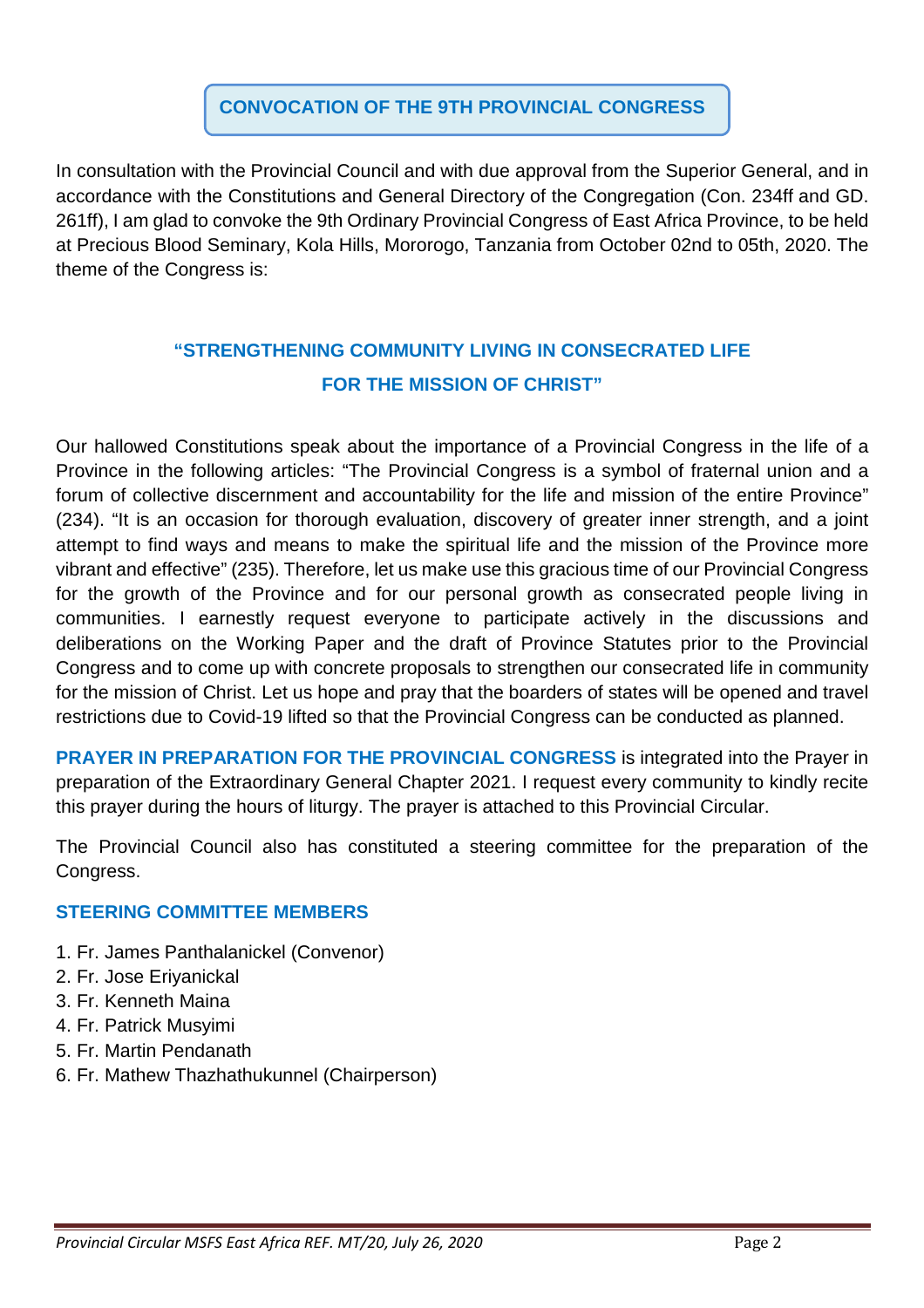## **RETREATS**

Uganda: The retreat in Uganda will take place from August 2<sup>nd</sup> to 7<sup>th</sup>, 2020 at Kampala.

**Tanzania:** The second retreat in Tanzania will take place from August 20<sup>th</sup> to 25<sup>th</sup>, 2020 at Pastoral centre of OSS Sisters at Rauya (on the way to Marangu).

**Kenya**: A retreat for confreres in Kenya will be organized after the lockdown.

# **FIRST PROFESSION**

The first profession of our novices will be on August 29<sup>th</sup>, 2020 at Fransalianum Novitiate, Kibaha.

**PERPETUAL PROFESSION**

The perpetual profession of three of our scholastics will take place on 30<sup>th</sup> September 2020 at SFS Study House, Kola Hills, Morogoro.

**PRIESTLY ORDINATION AND DIACONATE** 

The Priestly Ordination of eight deacons and Diaconate of four scholastics will take place on October 1st at SFS Parish, Mkuza, Tanzania.

**INITIAL STAGES OF FORMATION** 

**Aspirancy**: If the lockdown continues, aspirants from Uganda and Tanzania will not be able to reach Ndagani. Therefore, it is decided that the Aspirants from Tanzania will stay in Lububu and candidates from Uganda will stay in Osia until the boarders are opened and travel restrictions to Kenya are lifted. The Aspirancy is expected to begin on September 15, 2020.

**Postulancy**: The postulancy will begin on Ocotber 15, 2020 at Kalamira.

**HOLIDAYS FOR SCHOLASTICS** 

Due to Covid 19 and travel restrictions, there will be no holidays for scholastics and regents this year.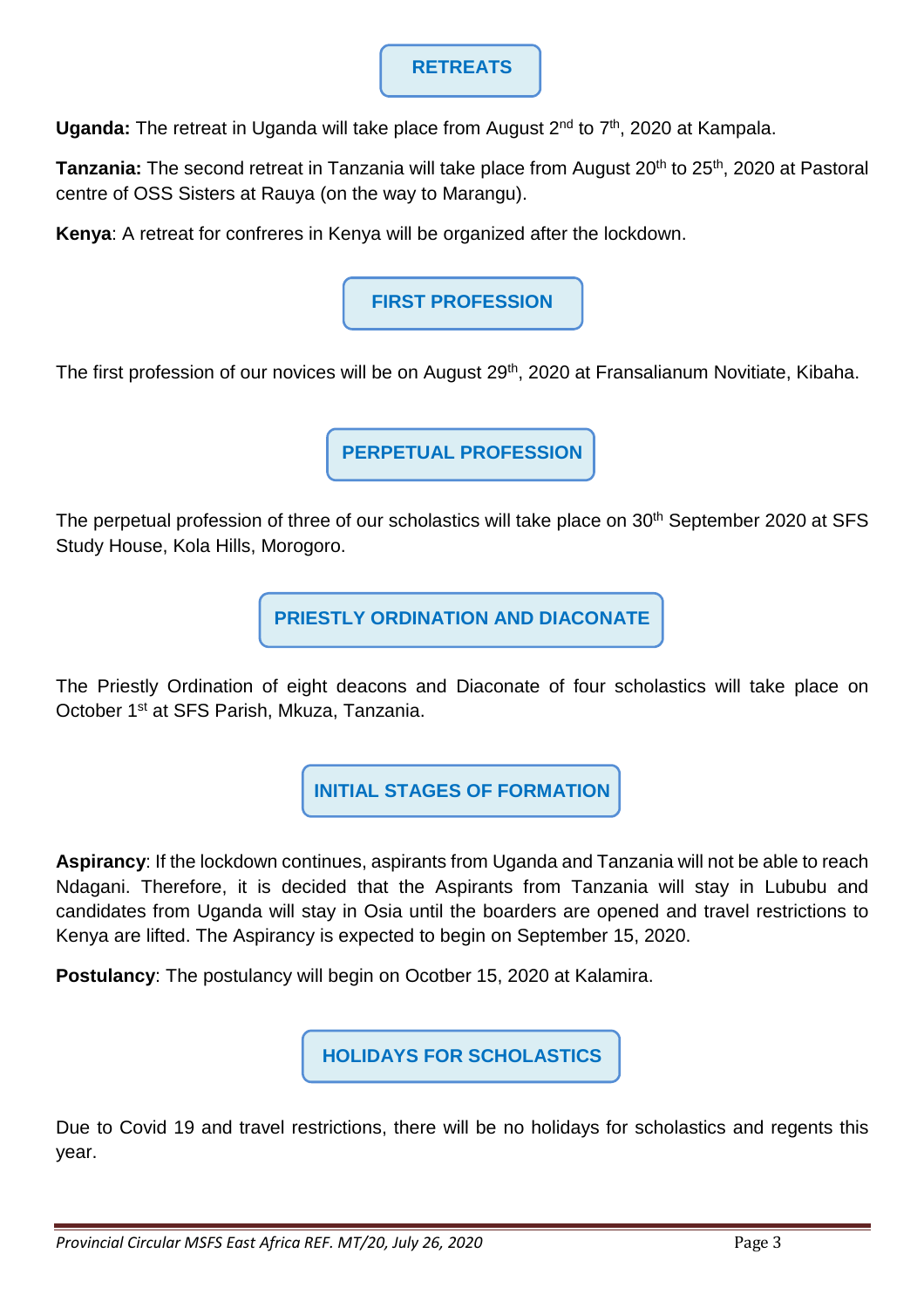# **UPCOMING PROGRAMMES IN THE PROVINCE AT A GLANCE**

| Date                     | Programme                                                      |
|--------------------------|----------------------------------------------------------------|
| 02. - 07. Aug. 2020      | Retreat in Kampala                                             |
| 20. - 25. Aug. 2020      | Retreat in Rauya (Marangu)                                     |
| 28.08.2020               | Initiation to the Novitiate                                    |
| 29.08.2020               | <b>First Profession at the Novitiate</b>                       |
| $21. - 26.$ Sept. $2020$ | Retreat for candidates to Priesthood and Diaconate at Morogoro |
| 30.09.2020               | Final Profession at Kola, Morogoro                             |
| 01.10.2020               | Priestly Ordination and Diaconate at Mkuza, Kibaha             |
| 02. - 05. 10.2020        | Provincial Congress at Precious Blood Seminary, Morogoro.      |

**COVID-19 IN EAST AFRICA: AN UPDATE** 

As Covid-19 continues to create havoc around the world, it also has devastating consequences on the lives of the people and on the economy of East Africa. Its effects vary from country to country. **Tanzania** did not have lockdown although it had a few cases of Covid-19 and deaths. Tanzania closed the schools for three months and on June 29, the schools were reopened. Life seems to be normal and we do not hear about cases of Covid-19.

In **Kenya**, the lockdown, which began in the month of March, still continues to be in force, although some restrictions are lifted. The places of worship are partially opened with restricted number of participants. The schools remain closed and normal life is disrupted as many are out of job. Covid-19 cases continue to surge in Kenya.

In **Uganda**, the lockdown, which began in the month of March, continues to be in force with some freedom of movement within the country. The schools and places of worship remain closed. Although the number of cases is substantially reduced, the government is very cautious and want to prevent the social spread of Covid-19. Boarders of East African countries are closed for travel although goods vehicles are allowed to move with some restrictions.

**LECTOR AND ACOLYTE**

Rt. Rev. Telesphor Mkude, Bishop of Morogoro conferred ministry of Lector on six of our scholastics and the ministry of Acolyte on four of our scholastics on July 18<sup>th</sup>, 2020 at JUKO Chapel, Kola, Morogoro. Hearty Congratulations to our brothers.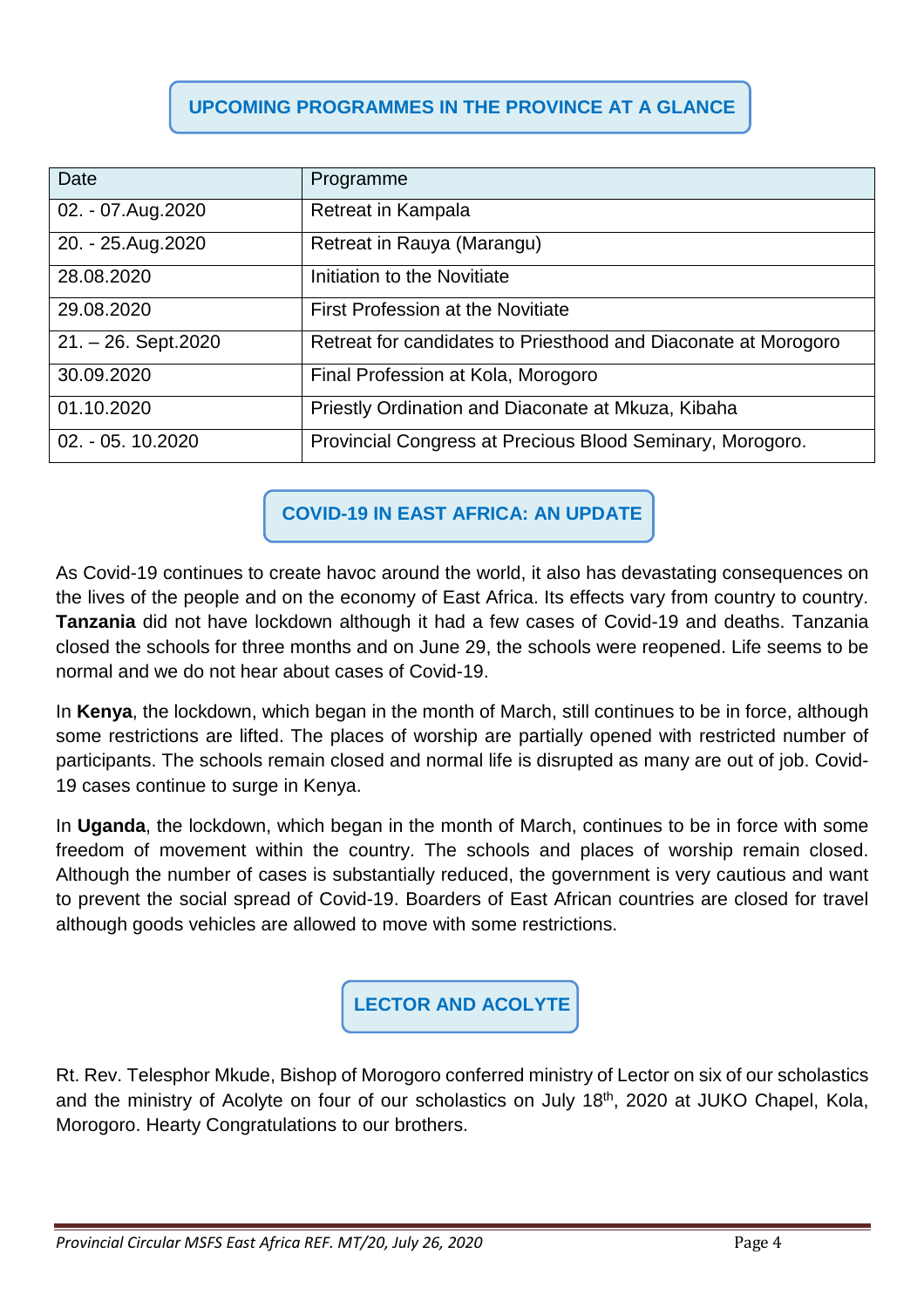#### **A NEW PARISH AT CHAKENGE**

Chankenge, a sub-parish of Mother of Mercy Parish, Mji Mpya Relini, in the Archdiocese of Dar es Salaam was erected into an independent Parish on July 07, 2020 by Most Rev. Jude Thaddeus Ruwa'ichi, the Archbishop of Dar es Salaam. The parish priest and the assistant took charge of the newly erected parish on July 12, 2020. The Parish is entrusted to the priests of the Archdiocese of Dar es Salaam. Hearty congratulations to Fr. Jacob Thekkekara and all our confreres who made it possible to create a new parish within a short span of the existence of Mji Mpya Relini Parish. A new presbytery at Chakenge was ready before the inauguration of the parish.

We wish the new parish team a fruitful ministry.

**GRATITUDE TO FR. R.V.P. PRASAD** 

Fr. R.V.P. Prasad, of the Archdiocese of Visakhapatnam, was an associate member of Fransalians in East Africa since July 2015. He served as an assistant parish priest at Mkuza parish, Archdiocese of Dar es Salaam, Tanzania from 2015 to 2016. He was the assistant parish priest and the manager of the primary school at Chera, in the Diocese of Meru Kenya from 2016 to 2017. He rendered his pastoral services in two parishes of the Archdiocese of Tororo, Uganda: Agururu parish (2017 – 2019) and Osia (2019 – 2020). He also served as the Youth chaplain of Tororo deanery during his stay in Tororo. Due to ill-health, he has returned to his home diocese on July 18, 2020. We sincerely thank Fr. Prasad for his yeomen pastoral services in East Africa. We appreciate his cheerful availability and dedication to his duties especially in organizing the youth, starting self-help groups for women etc. May God bless him abundantly as he takes up his new ministry in the Archdiocese of Visakhapatnam.

**MODOA APOSTOLIC COMMUNITY**

The new Apostolic community which consists of communities of Dumila, Kikunde and Ibihwa will be known as MODOA (Morogoro-Dodoma-Arusha). Fr. Joseph Poikunnel is elected as the animator and Fr. Martin Pendanath as the secretary of the Apostolic community.

**ON-GOING PROJECTS IN THE PROVINCE** 

**1. Presbytery at Kalamira**: The presbytery construction at Kalamira, in the Diocese of Jinja, Uganda, which began in April 2019, has completed the structure. The remaining works like flooring, electrification, installation of solar panels, plumbing, painting and furnishing are yet to be completed. These works are expected to be completed by October 2020.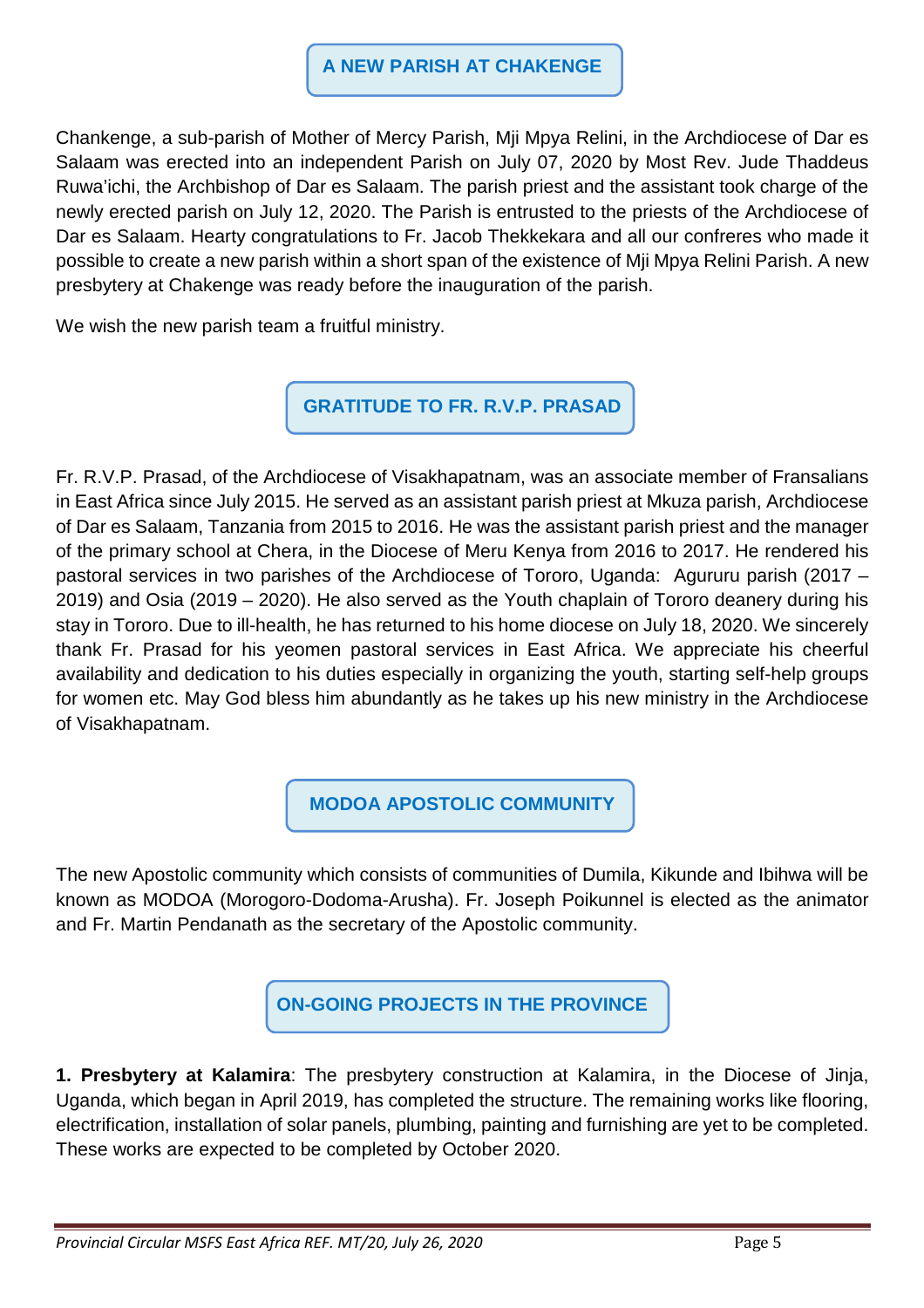**2**. **Hostels in Iyolwa**: Additional hostels for boys and girls at SFS Secondary School Iyolwa,in the Archdiocese of Tororo,Uganda, are nearing completion.

**3. Chamwinula Sub-Parish Church**: The construction of a Church at Chamwinula in the parish of Agururu, Archdiocese of Tororo, Uganda began in November 2019. The construction is completed and the Church is expected to be blessed after the lockdown.

**5. Purchase of land at Buwooya for Aspirancy House**: We have purchased 31 acres of land at Buwooya, in the diocese of Lugazi, Uganda in view of establishing an Aspirancy house.

**6. Primary School at Bissil:** The construction of a Kindergarten and Primary School at Bissil, Diocese of Ngong, Kenya, has just begun. We expect to complete the construction by February 2021. In the campus, a bore-hole of 300 meters depth was drilled in May 2020.

**7. Presbytery at Ibihwa**: The presbytery construction at Ibihwa, in the Archdiocese of Dodoma, Tanzania began in April 2020. The structure work is completed and the entire construction is expected to be completed by October 2020.

**8. Presbytery at Kashishi:** The presbytery work at Kashishi, in the Archdiocese of Tabora, Tanzania began in June 2020. The foundation work is completed. The entire work is expected to be completed by January 2021.

**9. Study Hall at Ipuli:** A study hall for boys at SFS secondary school at Ipuli, in the Archdiocese of Tabora, Tanzania began in June 2020. It is expected to be completed by November 2020.

**10. Hostels at Kagongwa:** Two hostels, one for boys and another for girls for SFS School, Kagongwa, in the diocese of Kahama, Tanzania began in March 2020. The foundation work is completed. Both hostels are expected to be completed by December 2020.

**11. Primary School at Dumila**: The construction of the Primary school at Dumila, Diocese of Morogoro, Tanzania began in June 2020. The foundation work is underway. The project is expected to be completed by January 2021.

**12. Compound wall construction at Bomba Mbili**: The construction of a compound wall around the premises of the proposed primary school at Bomba Mbili, in the Archdiocese of Dar es Salaam, Tanzania is nearing completion.

**13. Retirement Home at Angamaly**: The construction of a retirement home at Angamaly, India began in June 2020. It is expected to be completed by December 2021. A plot of land (40 cents) adjacent to our present property, was purchased in May 2020.

We thank Almighty God for blessing our missions through our benefactors and well-wishers who are facilitating the developmental works in our missions. May God bless their generosity abundantly. I am indebted to all our confreres for their commitment and dedication in developing necessary infrastructures in our missions.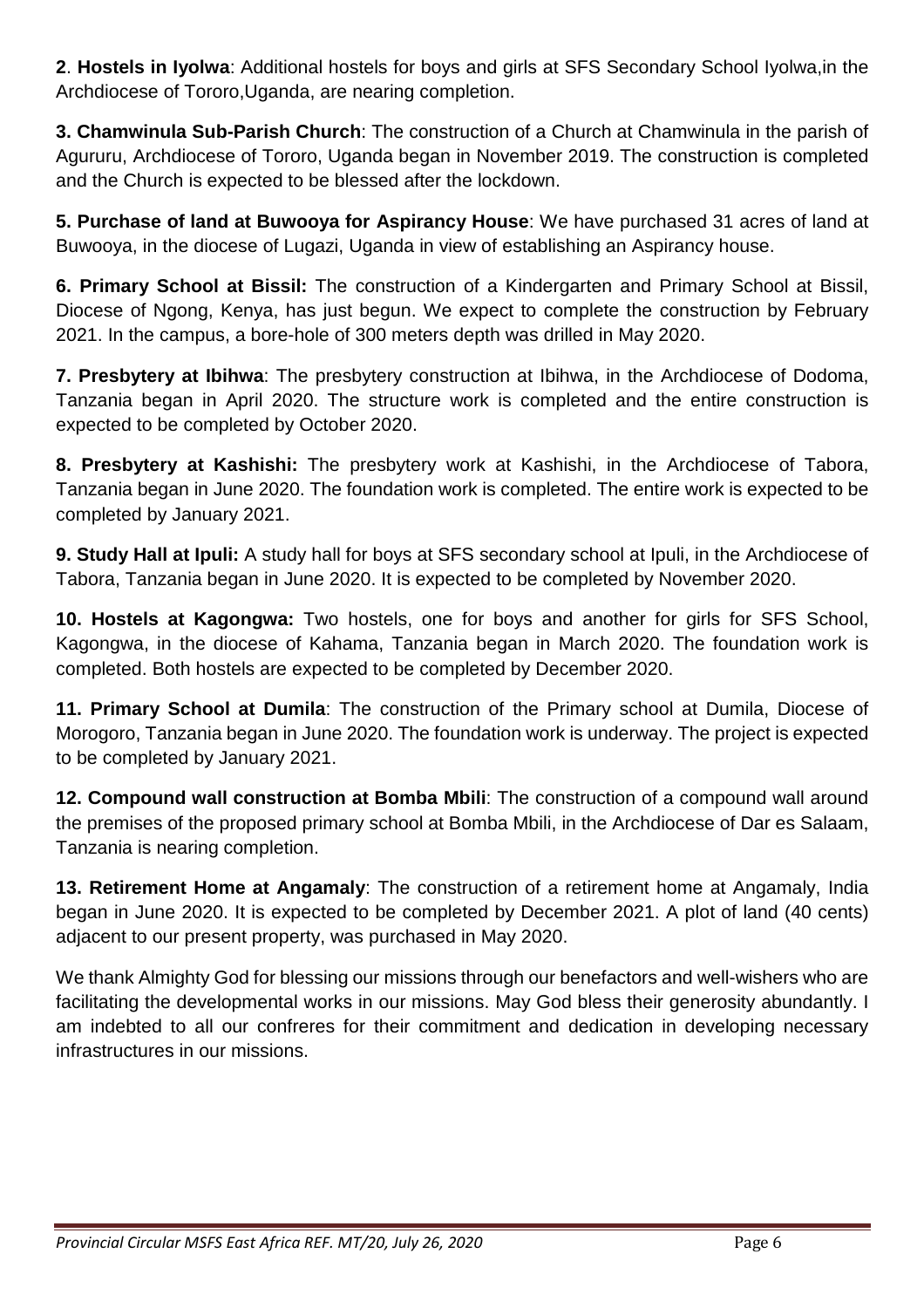Fransalian Hekima School, Maji ya Chai: www.fransalian-hekima-school.msfs-eastafrica.com/

Mary Mother of Mercy School, Mji Mpya: www.marymotherofmercyschool.ac.tz

**APPOINTMENTS AND TRANSFERS** 

**Fr. Thomas Chozhithara** is re-appointed as the Director of MDO for a second term of three years by Rev. Fr. Superior General with effect from 25.06.2020.

**Fr. Johnson Pathyil** is appointed as the Co-Director of De Sales and Mermier Resource and Animation Centre (DSM) for a term of three years by Rev. Fr. Superior General with effect from 25.06.2020. He will be appointed in the East Africa Province upon his return and will function as Co-Director from his residence in East Africa.

**Fr. Francis Kallikatt**, responsible for the Seminary Project at Buwooya, Lugazi, Uganda will shift his residence from Kalamira to a rented house in Buwooya with effect from 01.08.2020.

**Bro. Leo Cheruvil**, an associate member (Patrician Congregation) is transferred from Iyolwa and is appointed in Buwooya, Lugazi with effect from 01.08.2020.

**Fr. Johnson Nepolean** is appointed as a member of SFS Bhavan community, Angamaly as he undertakes his studies in Familiy Counselling at St. John Paul II Institute at Changanassery, Kerala, India, from 15. 09.2020.

**Fr. Jomet Kollapallil**, after having completed the studies for his Master's degree in Leuven, Belgium, is now in Münster, Germany, for his doctoral studies. His address is:

St. Mauritz-Freiheit 44 48145 – Münster Germany

**OBITUARY**

**Mr. Tomiyar (60),** paternal uncle of Fr. Clement Sudhakar, passed away on 08.07.2020.

**Fr. Kurian Cheriankalayil (82),** of Vizag Province, passed away on 15.07.2020.

May their souls rest in peace!